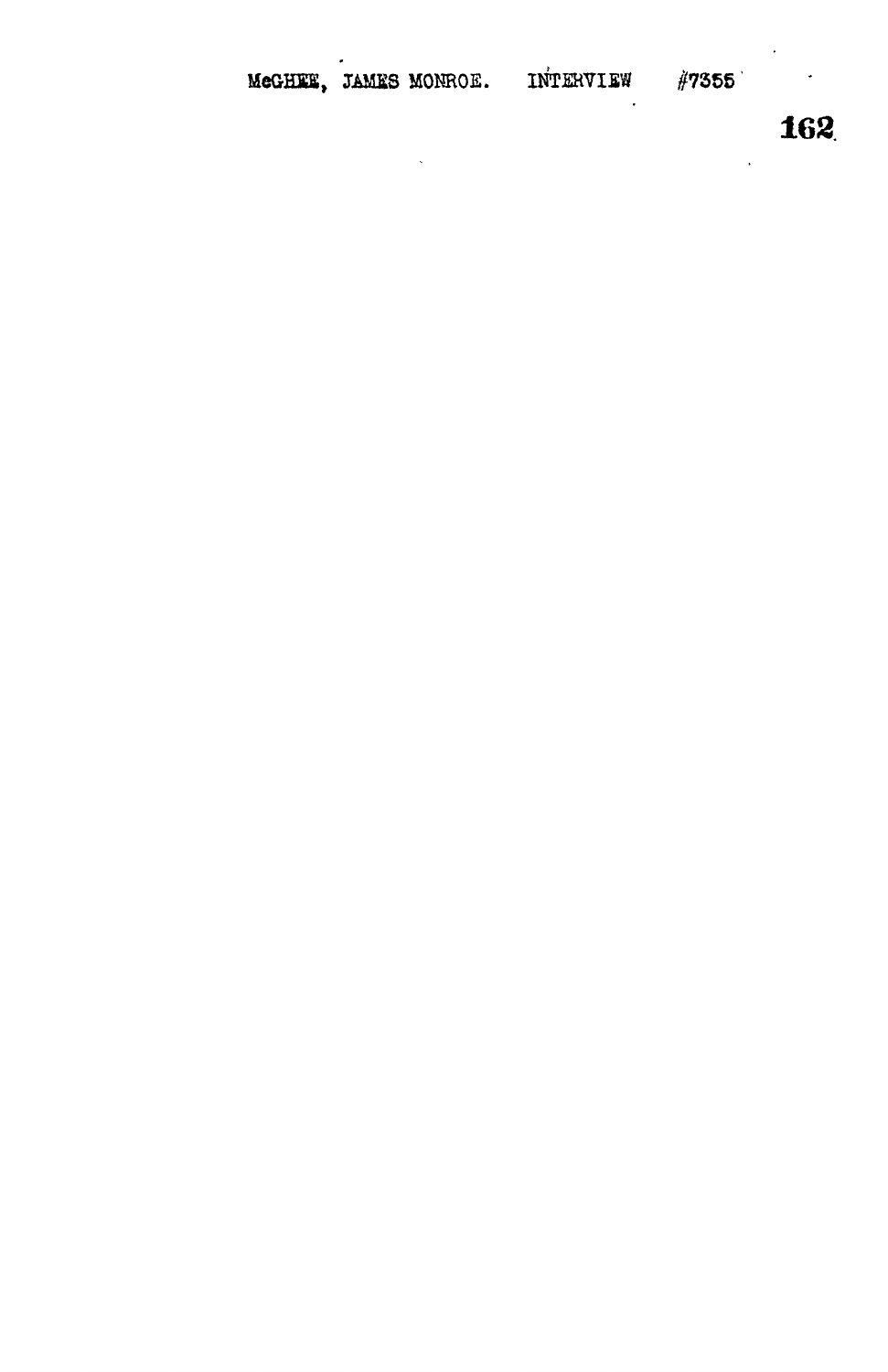| $-11 -$                                                                                                                                                                                  | Form $D-(S-149)$ |
|------------------------------------------------------------------------------------------------------------------------------------------------------------------------------------------|------------------|
| LEGEND & STORY FORM<br>WORKS PROGRESS ADMINISTRATION<br>$\gamma$<br>Indian-Pioneer History Project for Oklahoma                                                                          | <b>163</b>       |
| LCGHEE, JAMES MONROE<br>INTERVIEW<br>7355<br>Nannia<br>Tan Duma<br><b>Contract and the community of the Contract of Contract Contract Contract Contract Contract Contract Contract C</b> |                  |

| Field worker's name Nannie Lee Burns                          |  |
|---------------------------------------------------------------|--|
| This report made on (date) August 27 1937                     |  |
|                                                               |  |
| 1. This legend was<br>secured from (name) James Monroe McGhee |  |
| Address 116 G. NE. Miami, Oklahoma                            |  |
| . This person is (male of foreign) Where x more , Indian,     |  |
| If Indian, give tribe Cherokee                                |  |
| 2. Origin and history of legend or story                      |  |
| from memory                                                   |  |
|                                                               |  |
|                                                               |  |

**CONTRACTOR** 

3. Trite out the legend or story as completely as possible. Use blank sheets and attach firmly to this form. Funter of sheets attached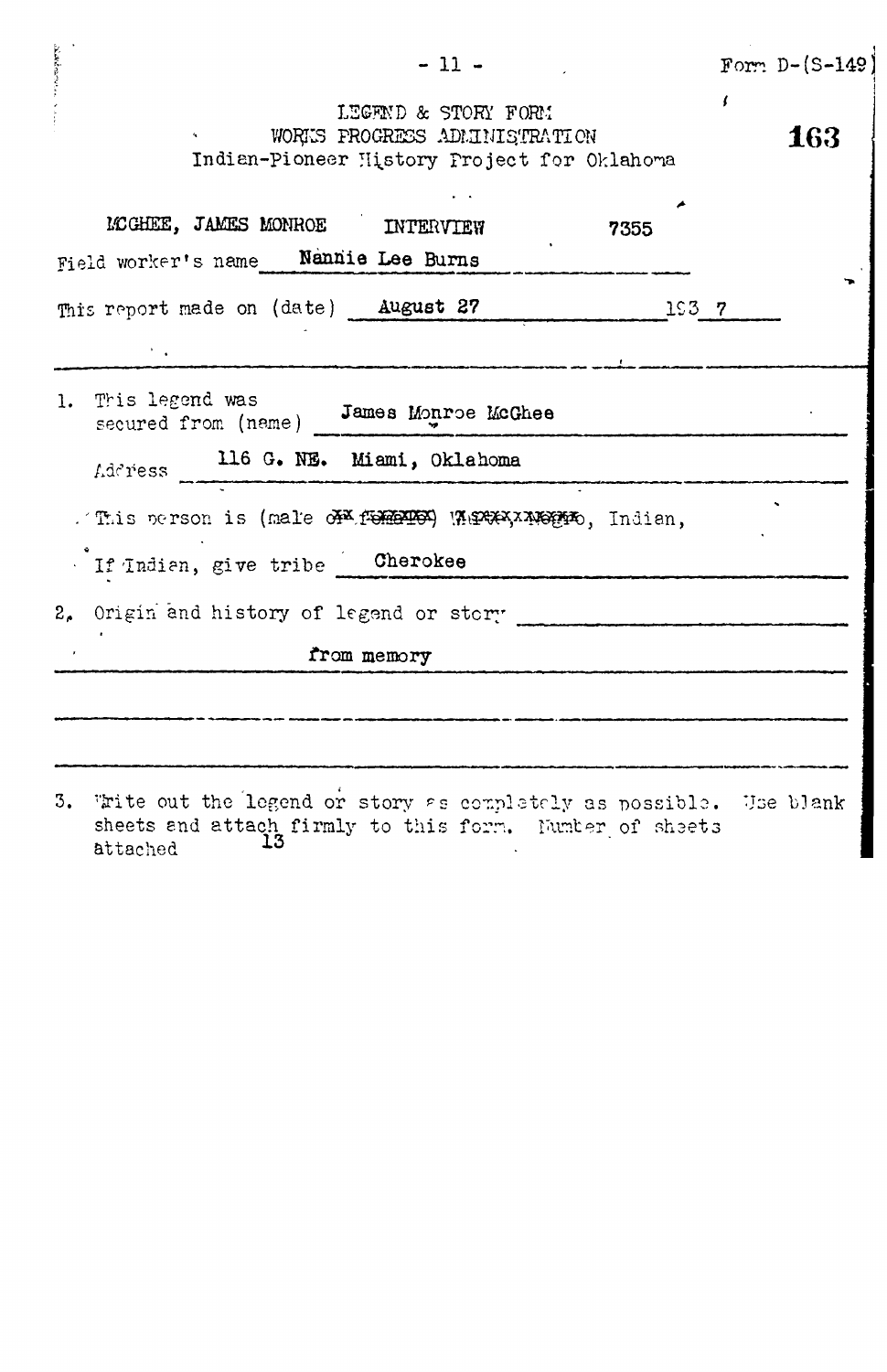MCGHEE, JAMES MONROE INTERVIEW

Nannie.Lee Burns, Interviewer, August 27, 1937.

> An Interview with Mr, Jimes Konroe McGhee, 116 G. N.E. Miami, Oklahoma.

My grandfather was Ambrose Me Ghee, a full .blood Irishman, who came with the Indians over the Trail of lears to this country in 1939. My grandmother was Juda Cochran or 'Ohu-tak, a full blood Cherokee, who also came at the same time. They grew acquainted' on this trip and were married shortly after they arrived in this country.

They were the parents of the following; Albert C., John R., Thomas J., Mary Ann Harlan, Eliza J. Fields, David A. **I I**Elizabeth E., Frances Curry, ?aid Susan Dick. Of these married Marth J. Hanna, a white woman from Washington County, arkansas. My father was born May 11, 1844, at a place west of

liy parents had ten children, James M. (iina-stwo-eas-tah J. Fox, Fannie Prather, Rose Preston, Ola Dennis, and Cleora J. Fox, Fannie Pratlier, Rose Preston, Ola Dennis, and Cle&ra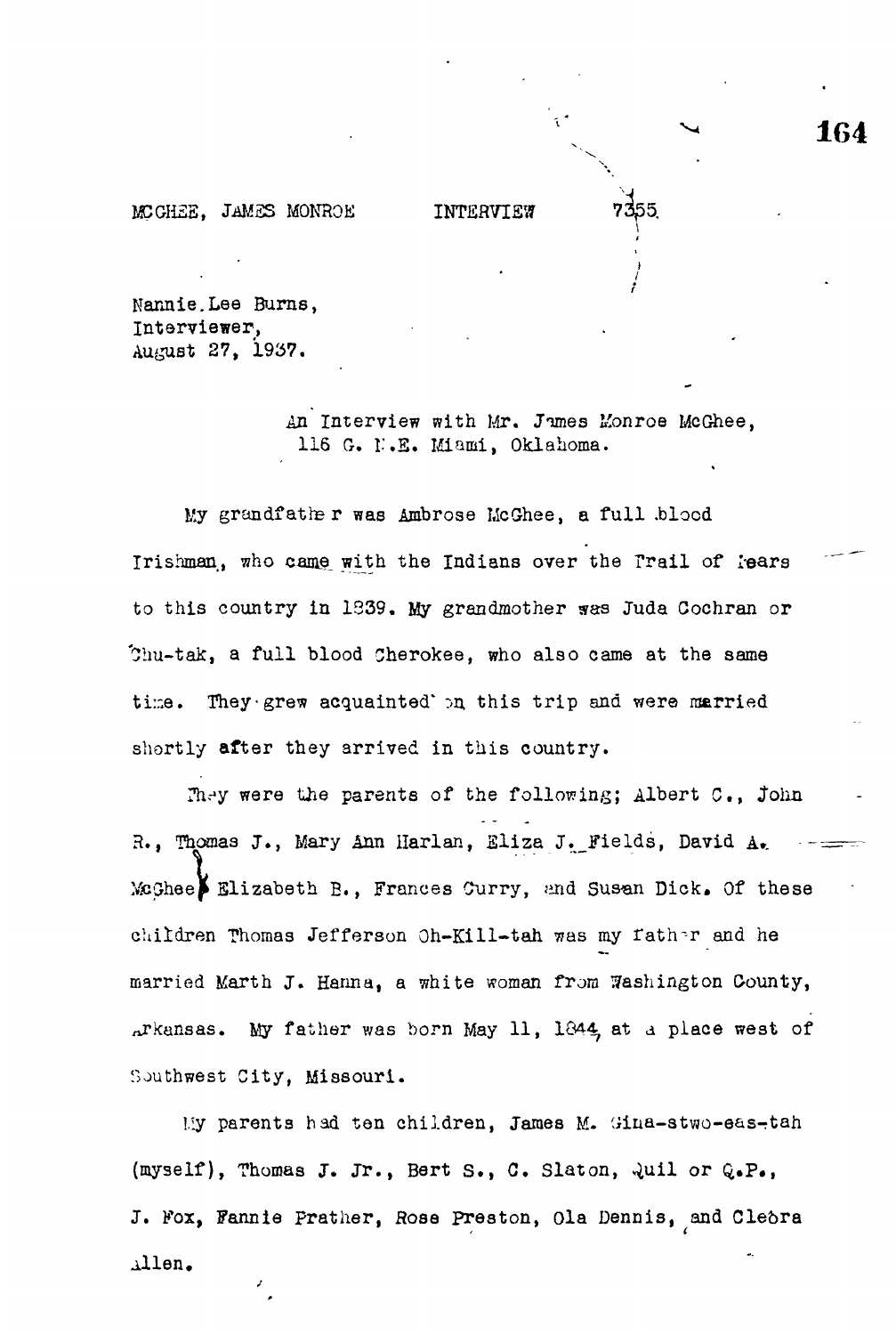**- 2 -**

#### Grandfather\*s Early Days.

Grandfather with his two brothers, Pleas and Lark laid out Southwest City, Missouri, which is on the State Line end began trading and doing business. Ky grandfather married a Cherokee and two yesrs after they had established themselves at Southwest City, he left his brothers and -established himself two miles west on Honey Creek, here he established his headquarters and began truding for himself. He traded merchandise to the Indians for buffalo robes, etc., and would leave here with seven to ten wagons, some drawn by mules but at first he had more oxen than mules. He would travel slowly through the Cherokee and-Osage country and this trip would end at Baxter Springs, Dodge 3ity or maybe Kansas City where he would ship or sell his furs.

MoGhee Street in Kansas City is named for him and he was knjun here as an Indian Trader.

Again, he would travel through the Delaware and Shawnee country circling farther south. It took at least sixty days to make one of these trips.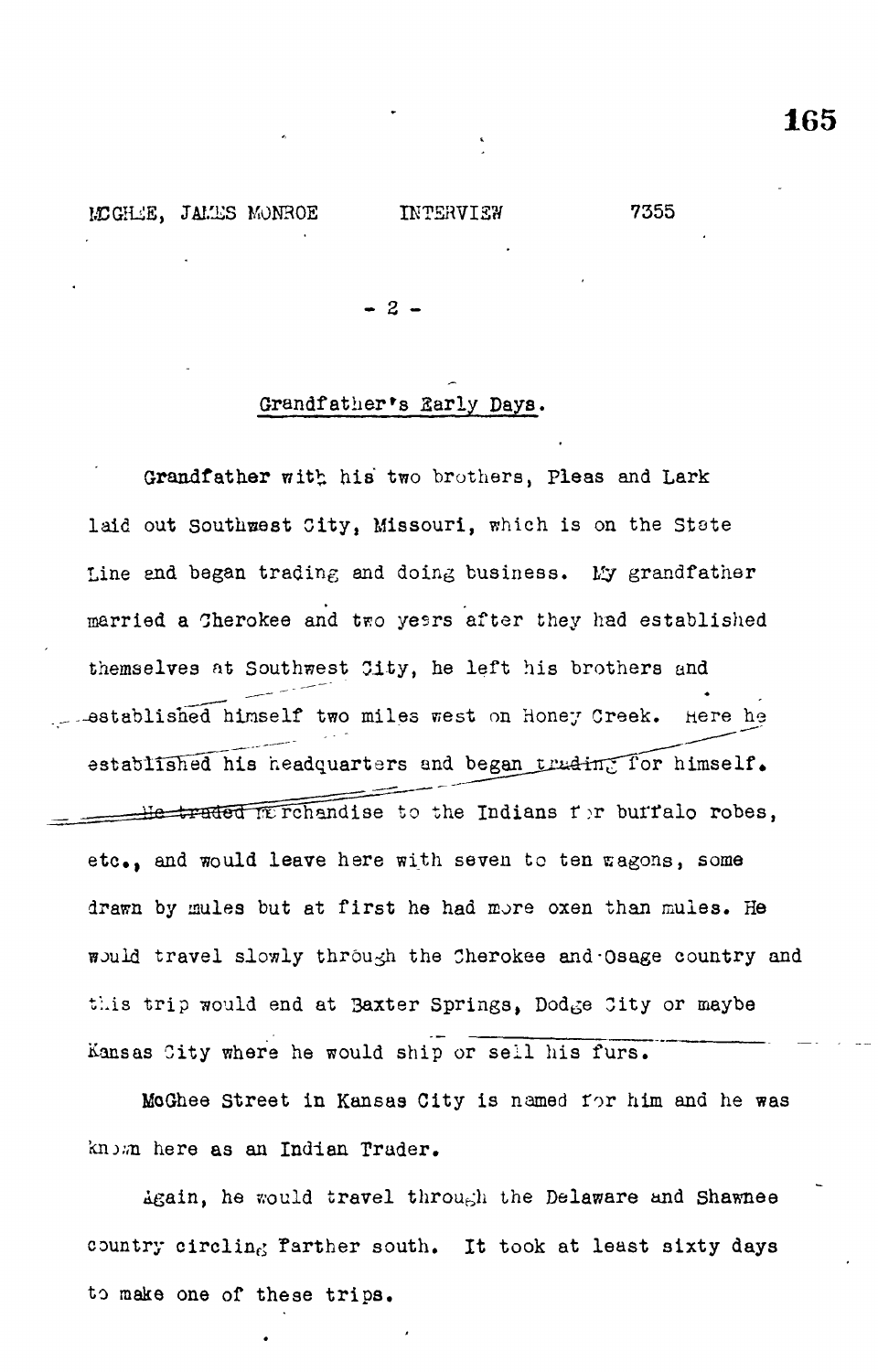**s**

#### MCGHEE, JAMES MONROE INTERVIEW 7355

- 3 -

He also had another trading station on the south side of Big Timbered Hill in Craig County and this was in charge of Aunt Sallie Mitchell and her husband  $v$ hose name was Don; she was a Cherokee.

Here my grandfatler, Ambrose McGhee, had'a rude building and also built pens like a stockade for stock and oftentimes in his trading he would acquire Indian ponies and this also provided a place for his guests to keep their ponies while they were there. Sometimes a party would come and stay here several days and during this time he would have to feed and entertain them. They were able to get some whiskey which then sold for 20 cents a gallon and this sometimes made them troublesome to entertain and his son, my father, would play the violin for them and I have heard him say that sometimes he has played most. of the night as the guests would always respond to the music and be manageable while he played the violin. **Appetimes after the traders were gone they would try** to return and steal the ponies that they had traded so the ponios had to be watched. My grandparents settled on what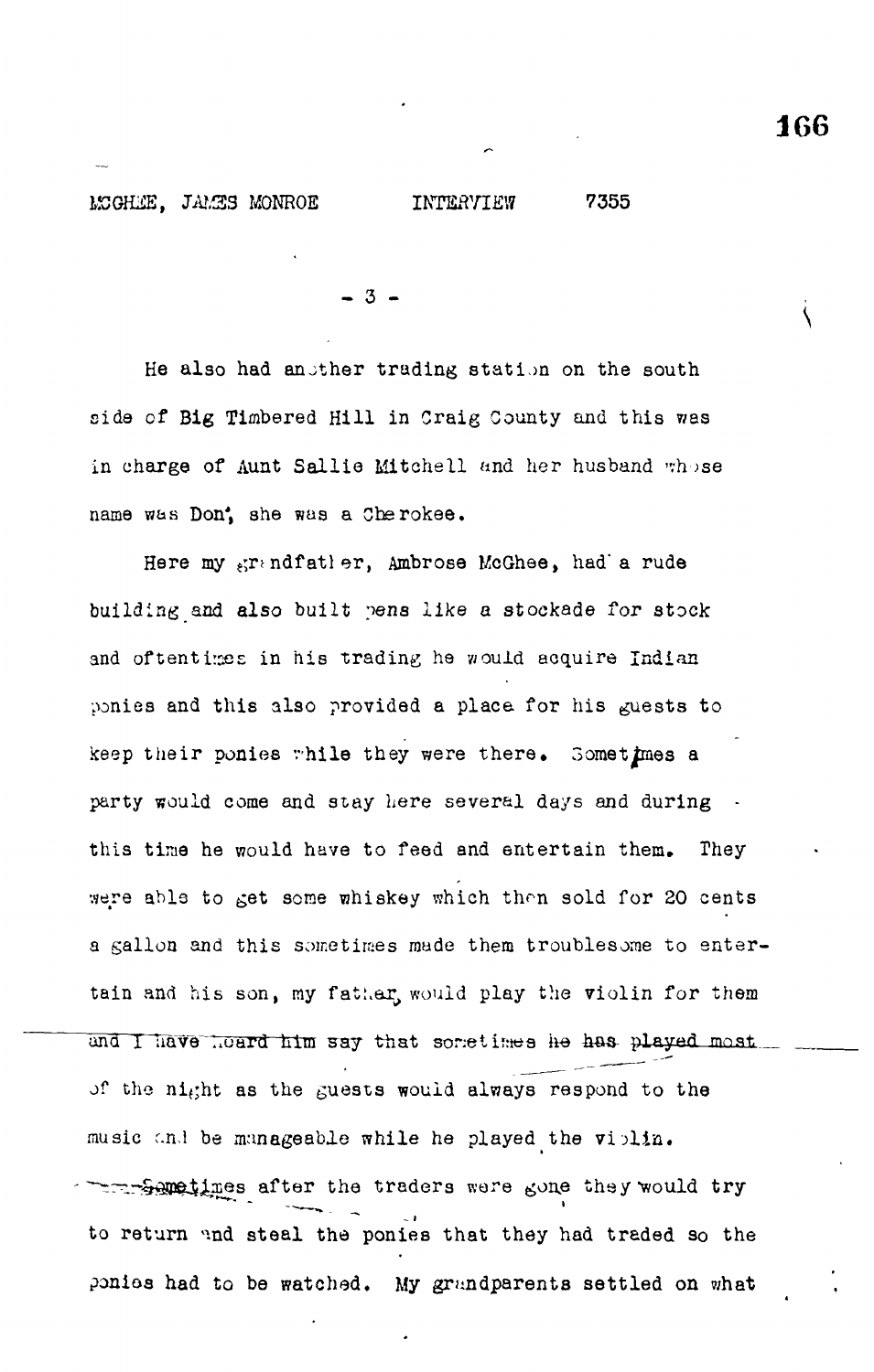is now known as the Sam Glen place and there being few banks in those days, the money which Grandfather received in his trading business was in gold and this was turned to my grandmother on his return from his trips and she took care of it and buried much of it for safe keeping so they nad plenty of money to carry them through the Civil War days and they also helped many of the people around them during these dark days.

It has always been thought that much of their money has never been recovered for after the Civil War during her last illness when my grandmother would call some of the family to her bedside some Pin Indians would always appear in the room and she would not talk so she passed on without our learning what she had wanted to tell us, though I heard a short time ago that a jar containing some gold had been found on Grandmother's old home place .

 $\div$ here being no schools in those days, my grandfather built a small log' building with a dirt floor and with puncheons for seats and hired Sammy Melton lor a teacher and here my father and his brothers and sisters attended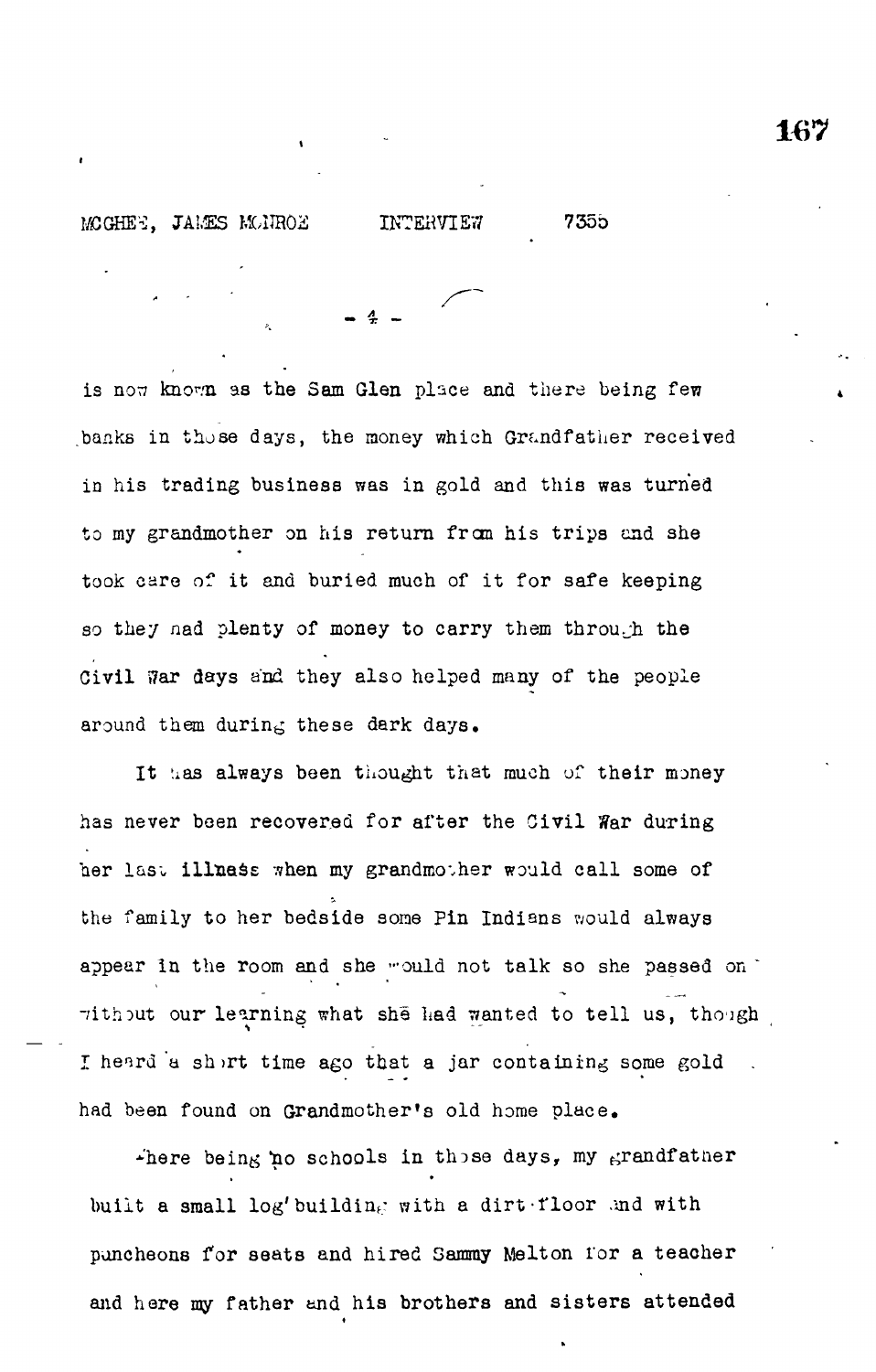#### LKGHilS, JAMES MONROE INTERVIEW 7355

- 5 -

school, a privilege which my grandfather extended to the neighboring children and this was the beginning of the old Cave Springs School.

When Grandfather was away on his trips, the teacher whipped-my father and Grandmother was angry because her boy had been whipped and she did not send him back to school and as Father had a pony and liked to fish and hunt he was having a gjod time when his father returned and on  $\cdot$ his learning the reason of his son's absence, punished the boy who was later my father and took him back to school.

#### My Father

My father, Thomas J. McGhee, served as First Lieutenant under Captain .filliam Bckridge whose company was- a part of the second Cherokee Mounted volunteers and took part in the battle of Pea Ridge.

\* My father. and mother after their marriage settled near a  $M_{\rm p}$  father, and mother after the intervals of the intervals  $\sigma$  $\mathcal{L}$ 

manager and looked after the farm and the raising and selling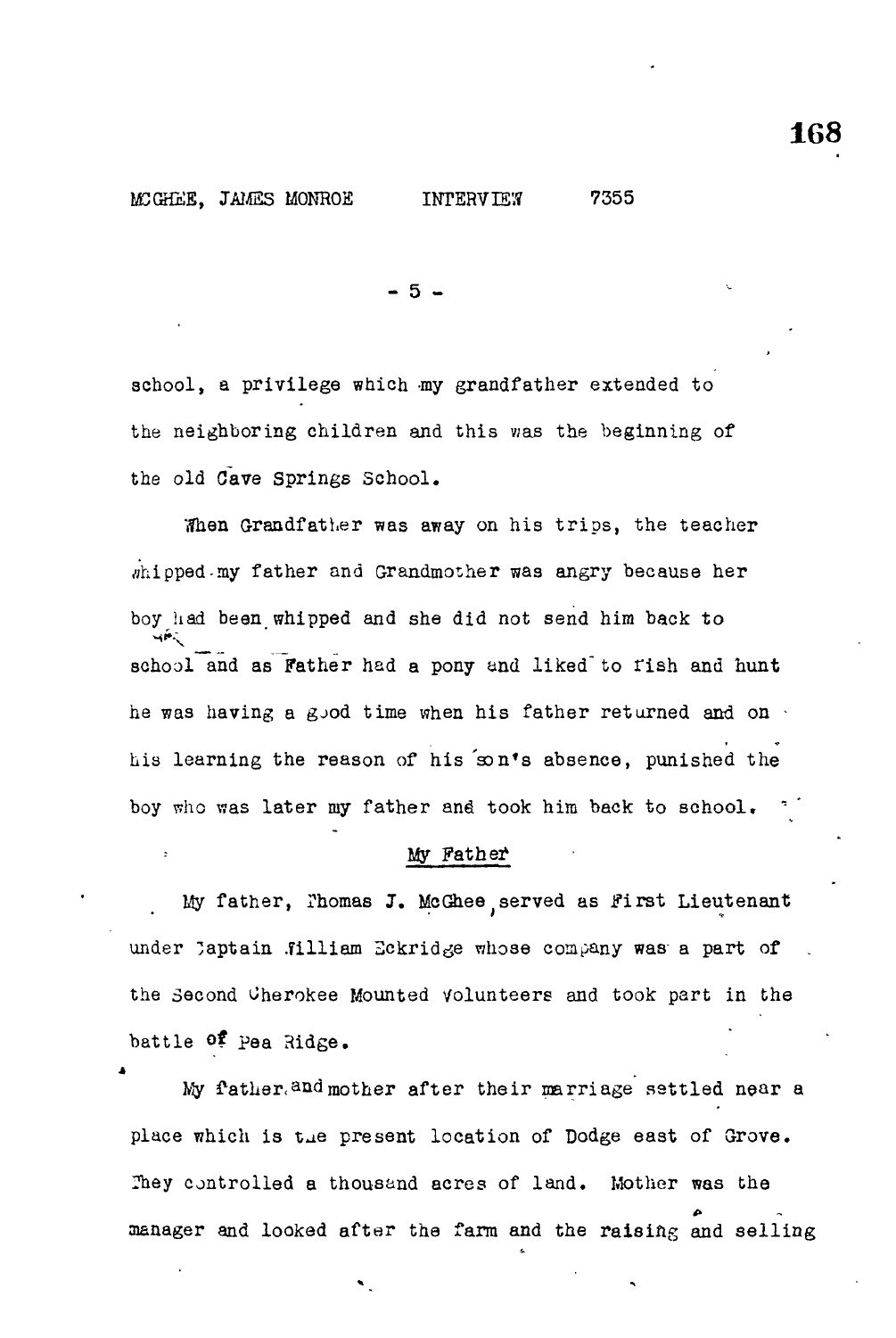MCGHEE, JAMES MONROZ BITTERVIES: 7355

 $\mathbf{V}$ 

6

of the stock. She also rented out a part of the land and raised much wheat which was sold at Seneca, Missouri. rather following the example of his father continued to tride in a small way with the Indians and would trade them things for rails which I have seen aim and Mother place # They at first had a little two room box house where I was born but later they built a large full two where  $\mathcal{L}_{\text{max}}$  was born built a large function built a large function  $\mathcal{L}_{\text{max}}$ 

for the first four years ofter the Civil War, Father /or the first four years ofter the Oivil War, Father collected 50 cents per head for the cuttle that were pastured nere and one instance, I recall hearing him speak of was that of Abe Mills of Chetopa, Kansas who was running a thounot pay the tax of  $4000$  which he owed so he owed so he owed so he turned over to help the owed so he turned over

the next four years rather was District Judge of the Jha next f:>ur years jfather was District Judge of the Delaware District and after that served eleven terms of two

Delaware District -nd after that served eleven terms of two

 $\mathcal{A}$ 00.000  $\mathcal{A}$ 00.000  $\mathcal{A}$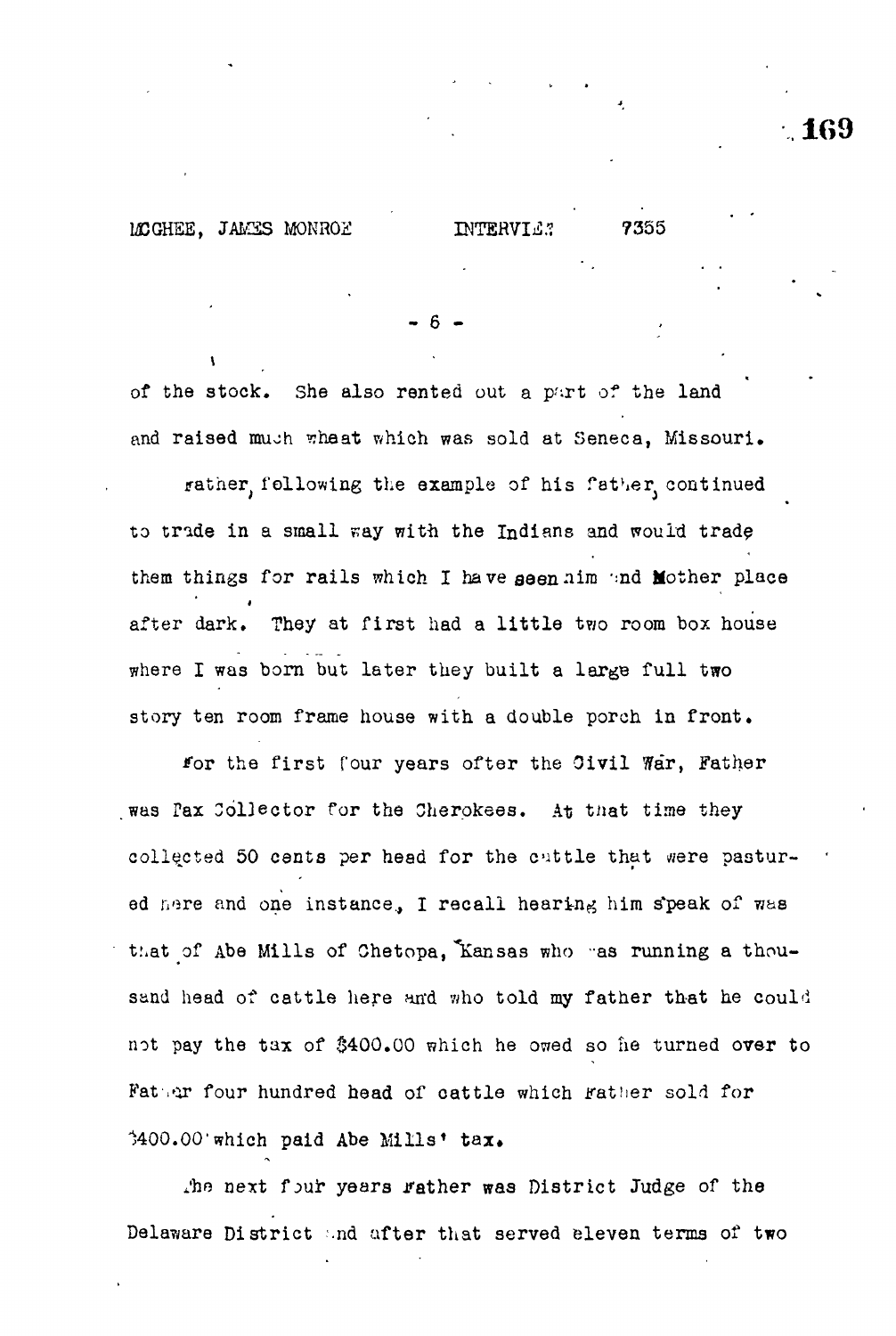- 7 -

years each as Oler'k of the Delaware District, which completed thirty years of continuous service.

Preliminary trials were held in our home and until the large house was built our- home was very crowded as sometimes there would be from fifty to seventy-five persons there to attend court and in those days people came and stayed. Se had to feed all these people and would furnish beds for as many as possible the others being compelled to sleep out-of doors. Father never made any charge for their food or lodging though the witnesses and those connected with the trials received a fee or pl.00 per day in scrip which when presented at Tahlequah was redeemablein money. Little  $\delta$ f this scrip was presented by those who had earned it us various persons would buy this scrip at a discount from those holding it and then would cash it realizing a nice profit for themselves.

Father was a rapid penman and took down  $x_n$  long hand the evidence given at these trials.

Father was always ready to accommodate a friend or neighbor and many people would cane to him for money and he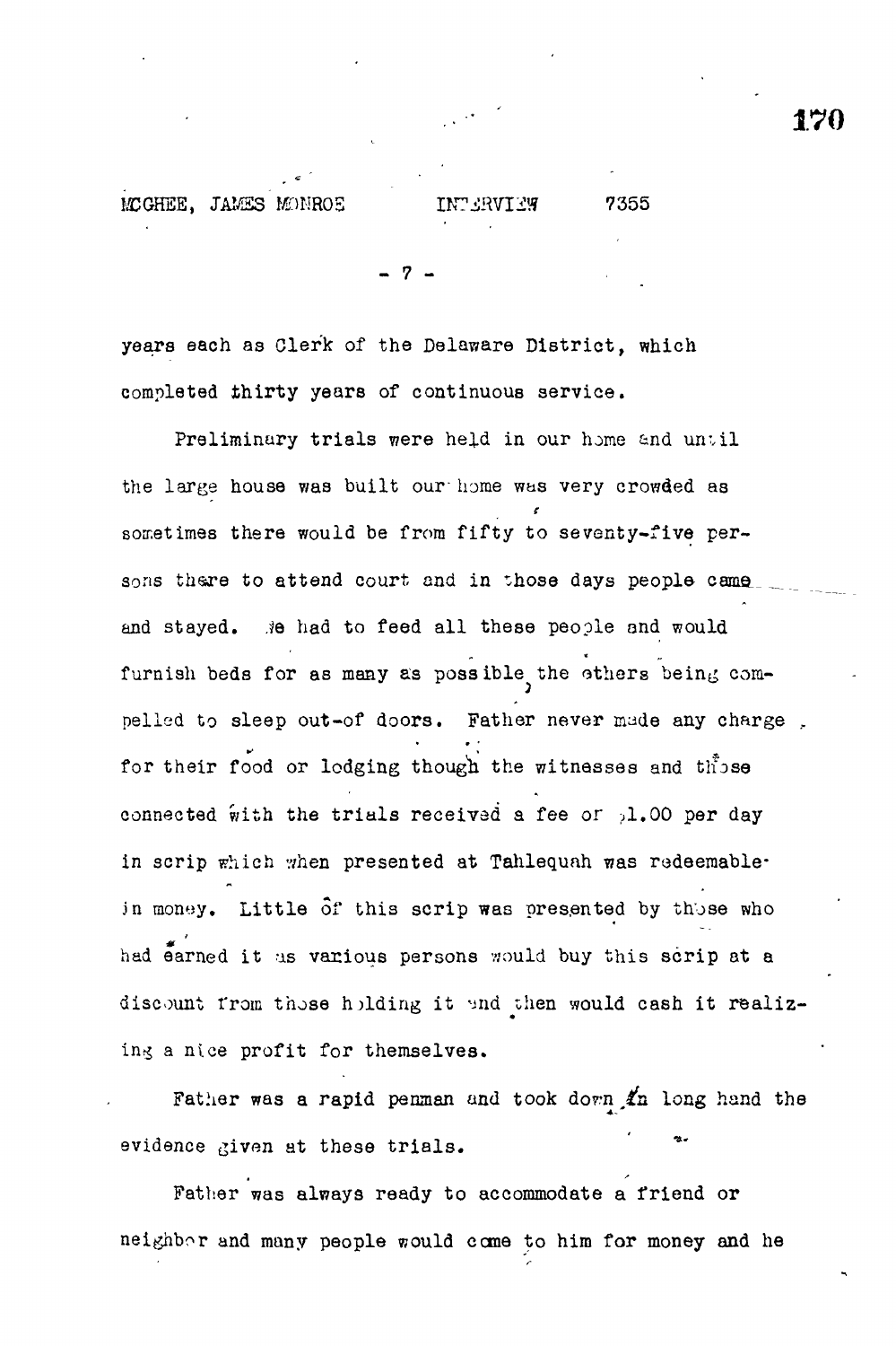### MOGHEB, *JM2S* MONROE INTERVIEW 7355

would let them have it or if he didn't have it he would ask Mother to loan it and he never took a note or required security from anyone who borrowed from بر<br>ابدا<br>ابدا him.

**- 8 -**

Because of feeding so many people and having a large family, a large amount of groceries was required and these groceries we hauled by the wagon load from McGannons at Seneca and-we also traded at Neosho.

Jne payment, I remember then the Indians received their money some fifteen or twenty of them bought new wagons and when they started home with them up a steep hill not knowing the use of the brakes they threw them . on .nd it was very hard for the teams to pull the wagons up the hill.

# Building of the Railroad

Between 1,398 and 1900 when Bailess started to build the railroad from Bentonville, Arkansas to Grove, he found the people very indifferent and found it hard to get a right of way for the railroad and became discouraged and came to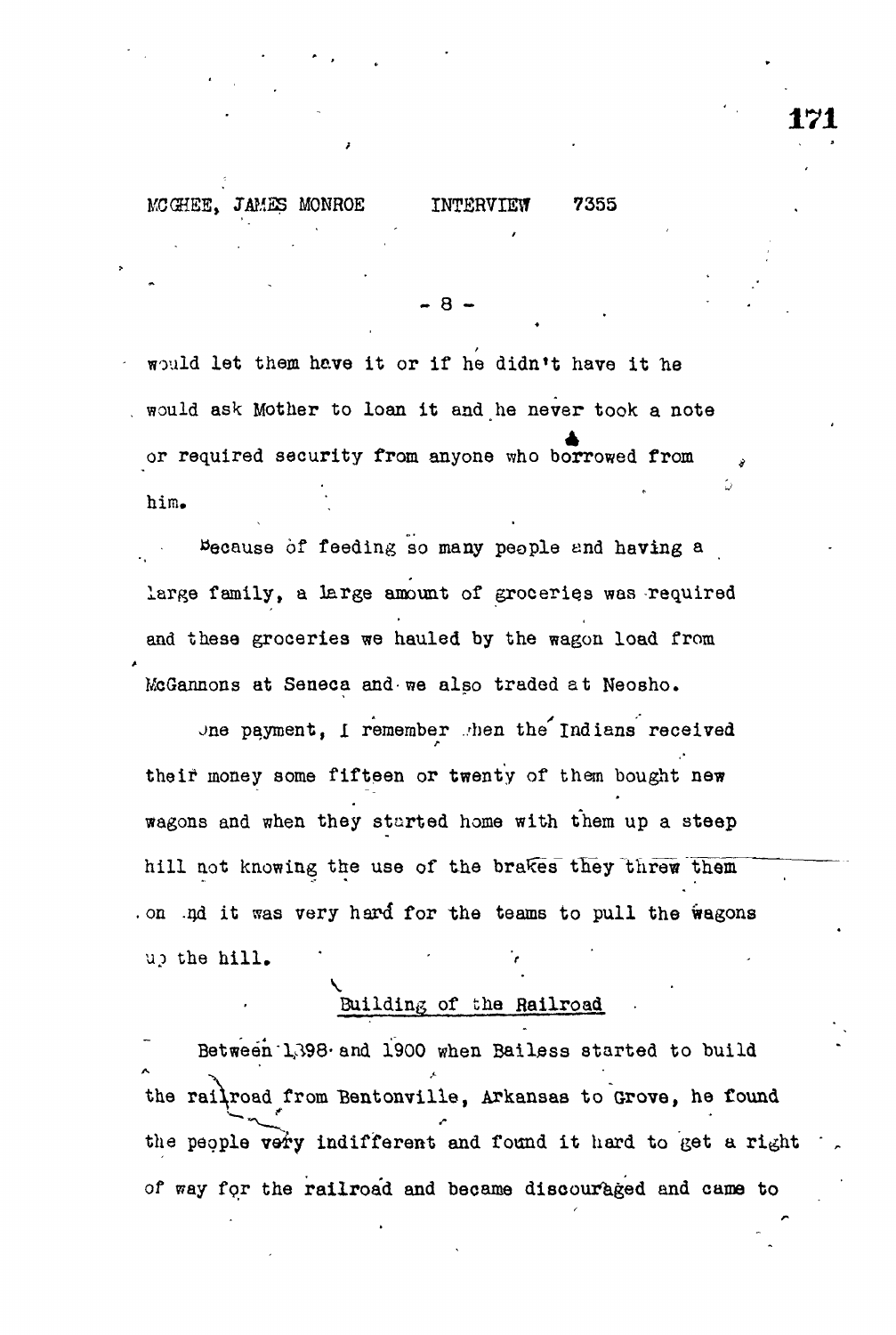#### MCGHEE. JAMES MONROE INTERVIEW 7355

- 9 «

my father who told him *to* take as^nuch land aa he wanted and then Father was able to help him secure the right-ofway from those around him and in return for rather's help, Mr.Bailess told Father that he would establish a depot on his place and lay out a town. This town was named Dodge in memory of the fort that had once been established on the adjoining place, the old Tom Rogers Place.'

#### Our Home Life

Father insisted on our gqing to school and kept us there as long as we would attend. After 1 was sent to the Male Seminary<sub>*i*</sub> 1 decided that 1 did not like it there and that I would go home. So Hichard rields and myself ran away and hid in the buck bushes. After we thought we were safe we went to Mrs. John Stapler and asked her to loan us some money; she tried to persuade us to return to school and when she Saw that we would not she loaned us  $2.00$ . On that trip home Mrs. Zeke Beck gave us our breakfast one morning. I had been at home some four or five days when one morning my father told ma to .get into the buggy with him and he took me back and told the guards that if I should leave again to go after me and he would

**172**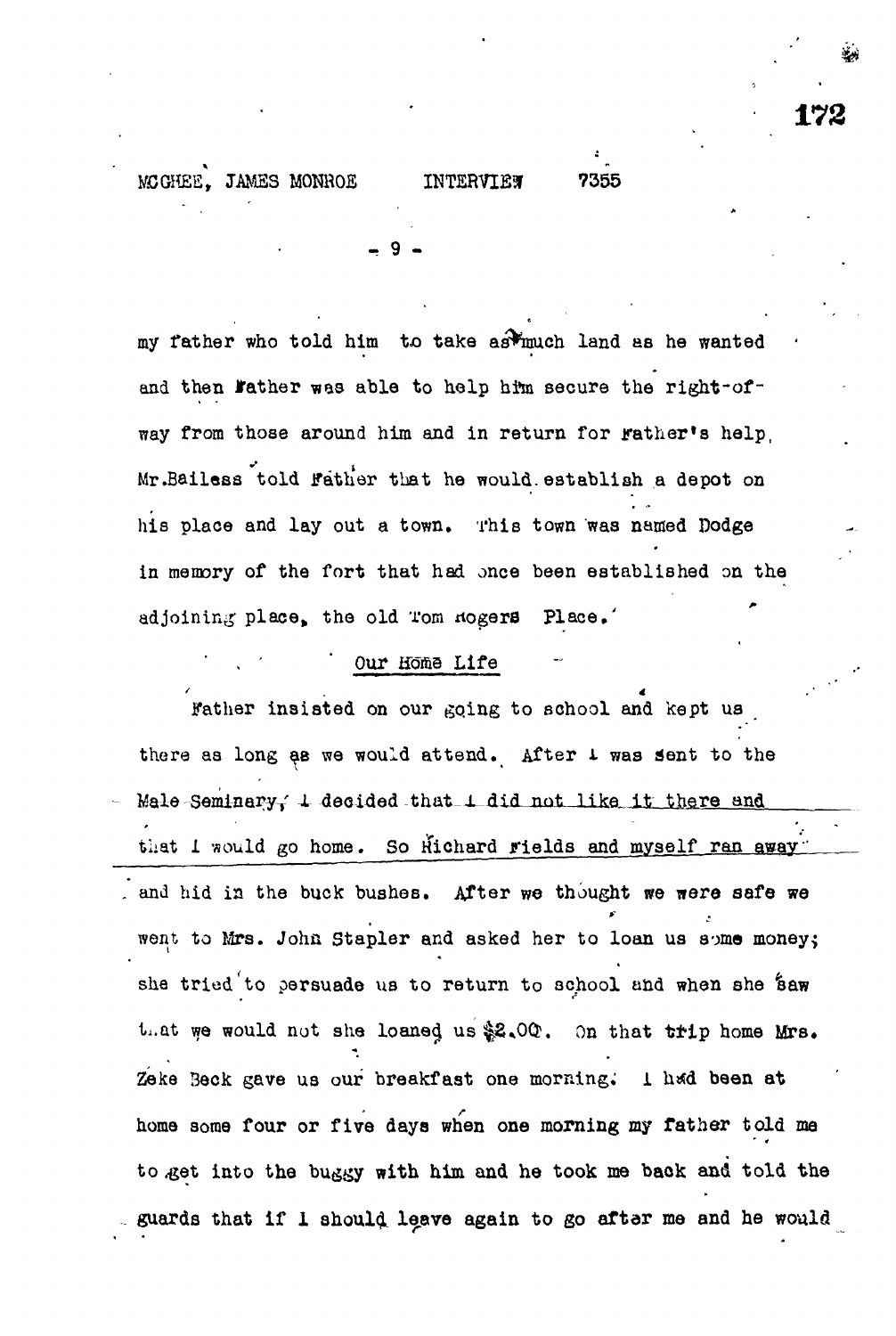e topolestate of president

#### 10  $\overline{0}$

pay them. My companion was punished and returned even sooner than I was.

Our homq, life was very pleasant; there was a large family of us and there were always a great many people around us and in our jokes we sometimes became pretty rough though never intentionally.

. One such time I recall; my father always kept whiskey in the cupboard by the rireplace and those who cane to our ho-.se often, knew it was there and would help themselves. Uncle Jim Harlan came to the home and knowing that he would take a drink, we boys 'emptied out about a third of the contents of the whiskey bucket and filled it with lye. They had two doctors with him for a week.

Mother found this out and punished us{ she was strict v .and we decided when Uncle Jim left that we would get even. When we went to saddle Uncle Jim's horse we found an old jaw bone of some animal with the teeth still in it and this we plaopd under the old army saddle and when Uncle Jim got into the saddle and the teeth began, pressing into the horse, the horse threw Uncle Jim.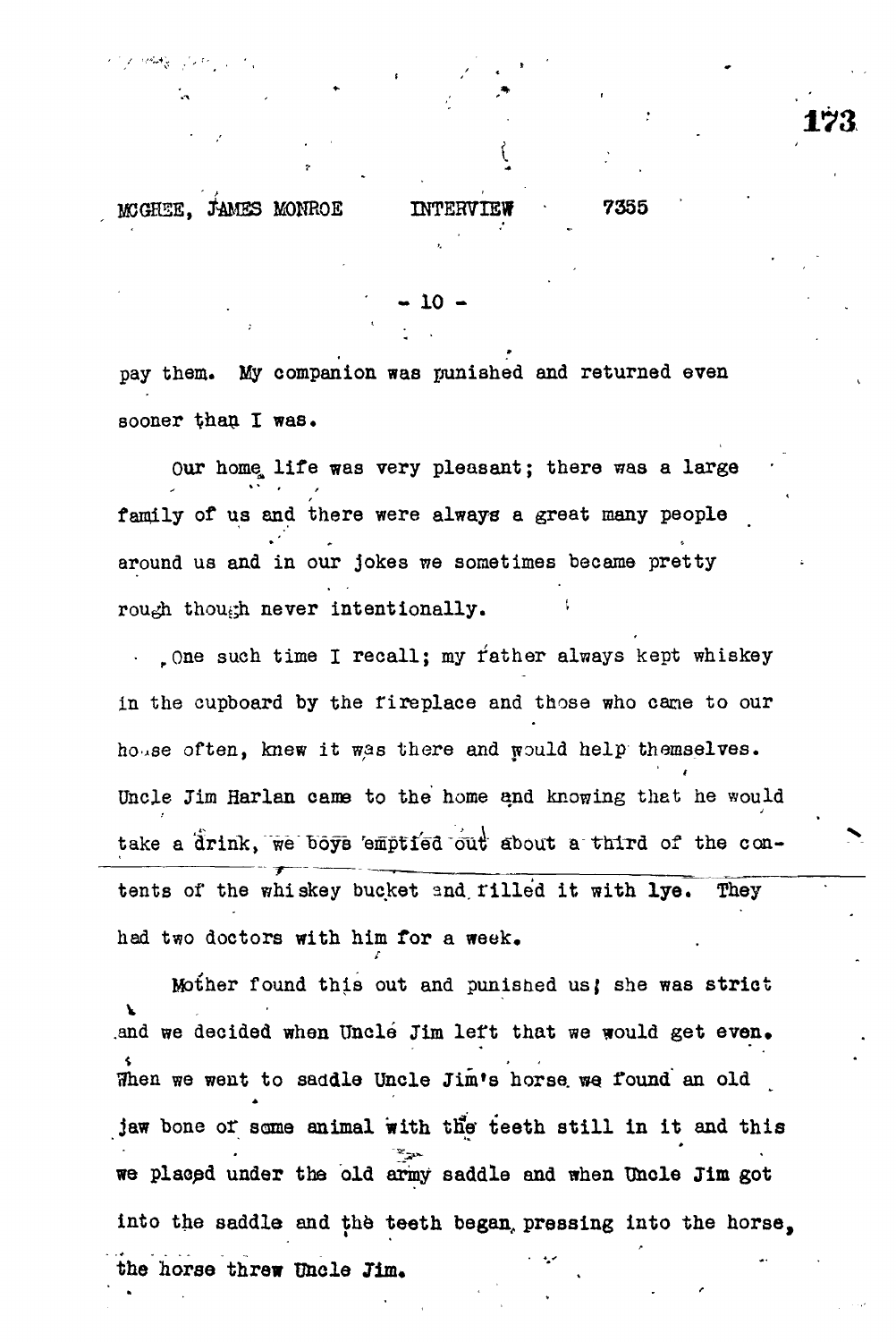#### MCGHEE, JAMES MONROE . INTERVIEW 7355

The Fourth of July was looked rorward to by us as a great day and one evening when we were feeding the stock I asked rather for some money and he handed me \$40.00. The next day 1 would walk around and look at things and then put my hand in my pocket to see tnat my money was still there and during the day I could not make up my mind to spend any of it and in the morning returned it to my father. I was miserable with so much ' money,

- 11 -

another time, Father bought a new cultivator and he went to the field and was going the first round to see how it worked. I had a buggy whip and to start the horses, George and John, I gave them a slap with the whip and they ran away braaking off both shovels,.

My brother, Jeff, soon began to like to trade horses and well I remember one trade which he made with some gypsies. He swapped them two good mules and a saddle and'got in return two doped horses.

 $\mu$ uring his term as clerk, Father married many of the folks of the community and later married their children. He married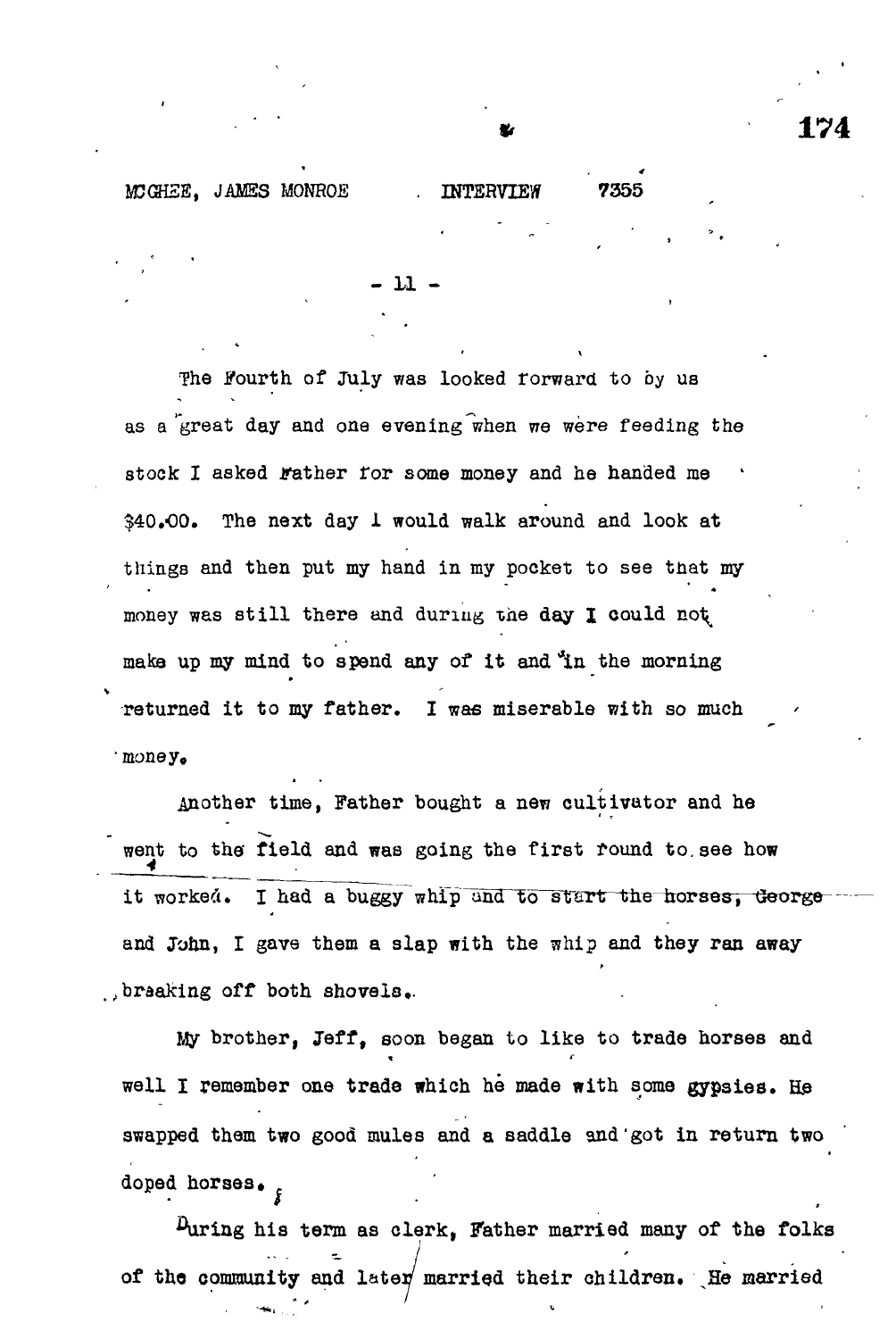# MCGHEE, JAMES MONROE INTERVIEW 7355

 $-12 -$ 

my wife and me. Mother died at the old home in 1898 and later Father who was not a farmer sold the farm and died at the home of his son J. Fox McGhee on Horse Creek, **February 25, 1909.** 

• '. < : • • 17 5

# Marriagev

July 2, 1891, I married Martha Ada Nix,a Cherokee, and settled for awhile in the little house where I was born.

My wife was born April 16, 1872, and I was born June 28, 1873. Soon, we moved about six miles west of Miami and for awhile lived in a native lumber, two-room house northeast of a .little timbered hill now the Jim Oarrigan place.

 $\mathbb{Z}$ , My brothers, Bert and Jeff had also come to this locality and htd settled near but soon all of us had located on the hill where all of us built better homes for our families and as we uad other near neighbors secured the establishment of a Cherokee Day School and the community built a small box sohoolhouse where all of our older children started to school Miss Nannie Lee Burns taught the Cherokee Bay School for two